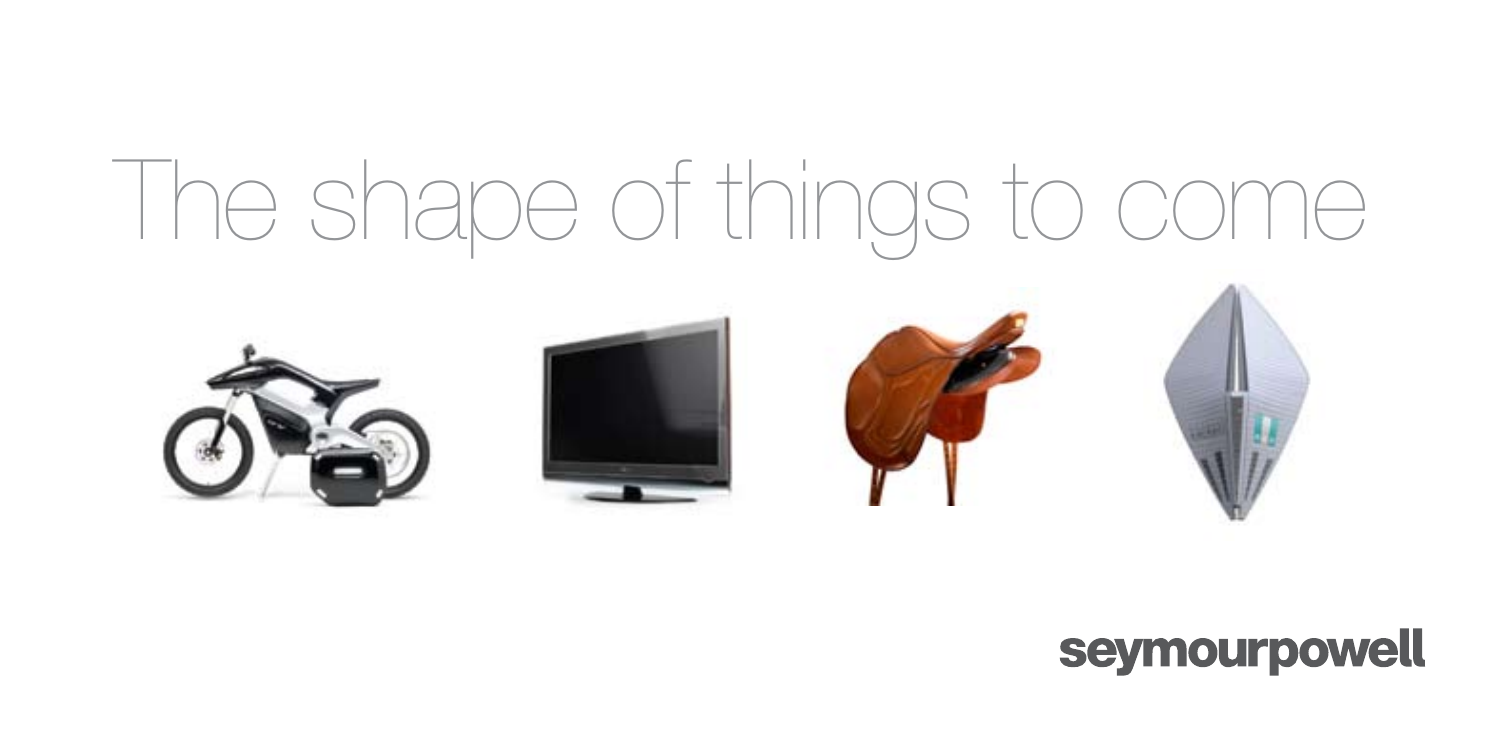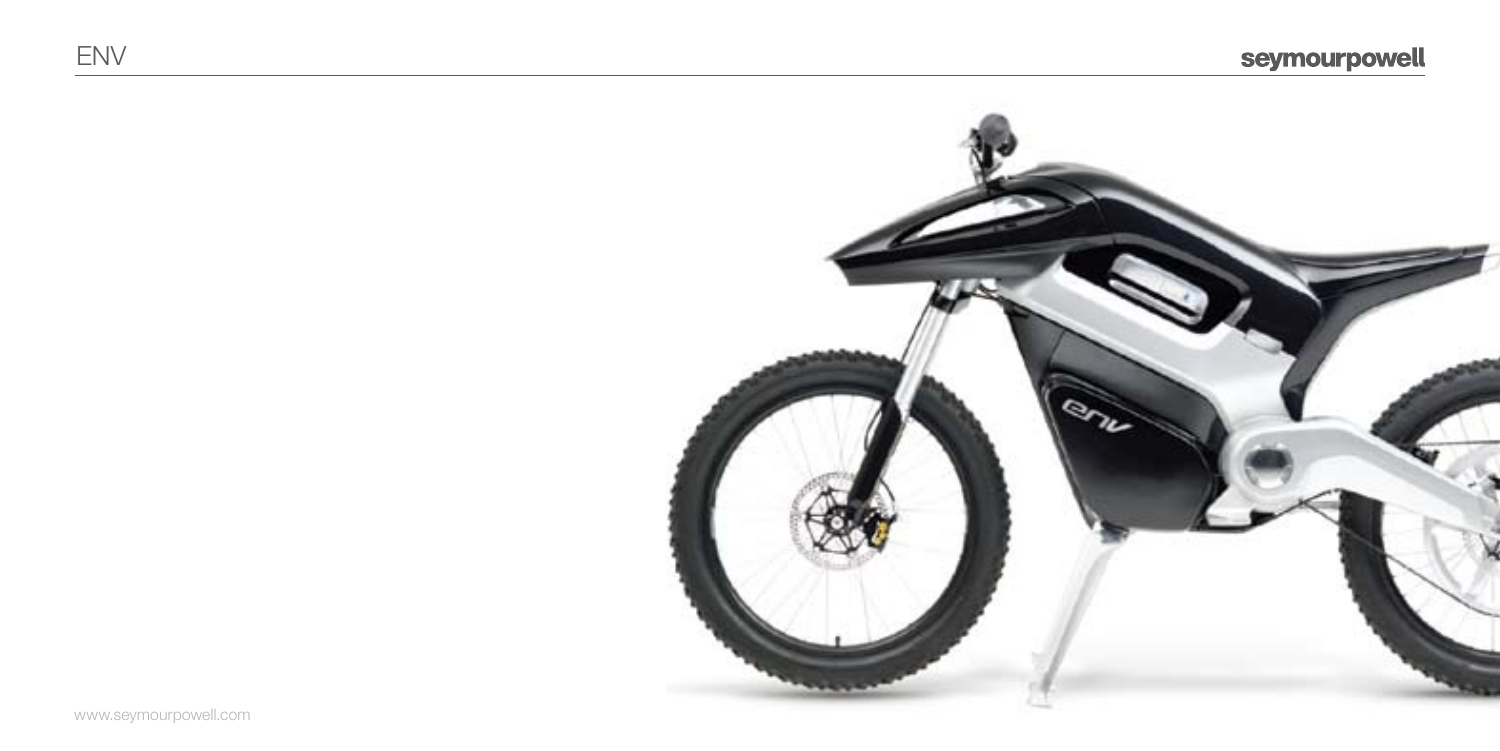## A Design And Innovation Company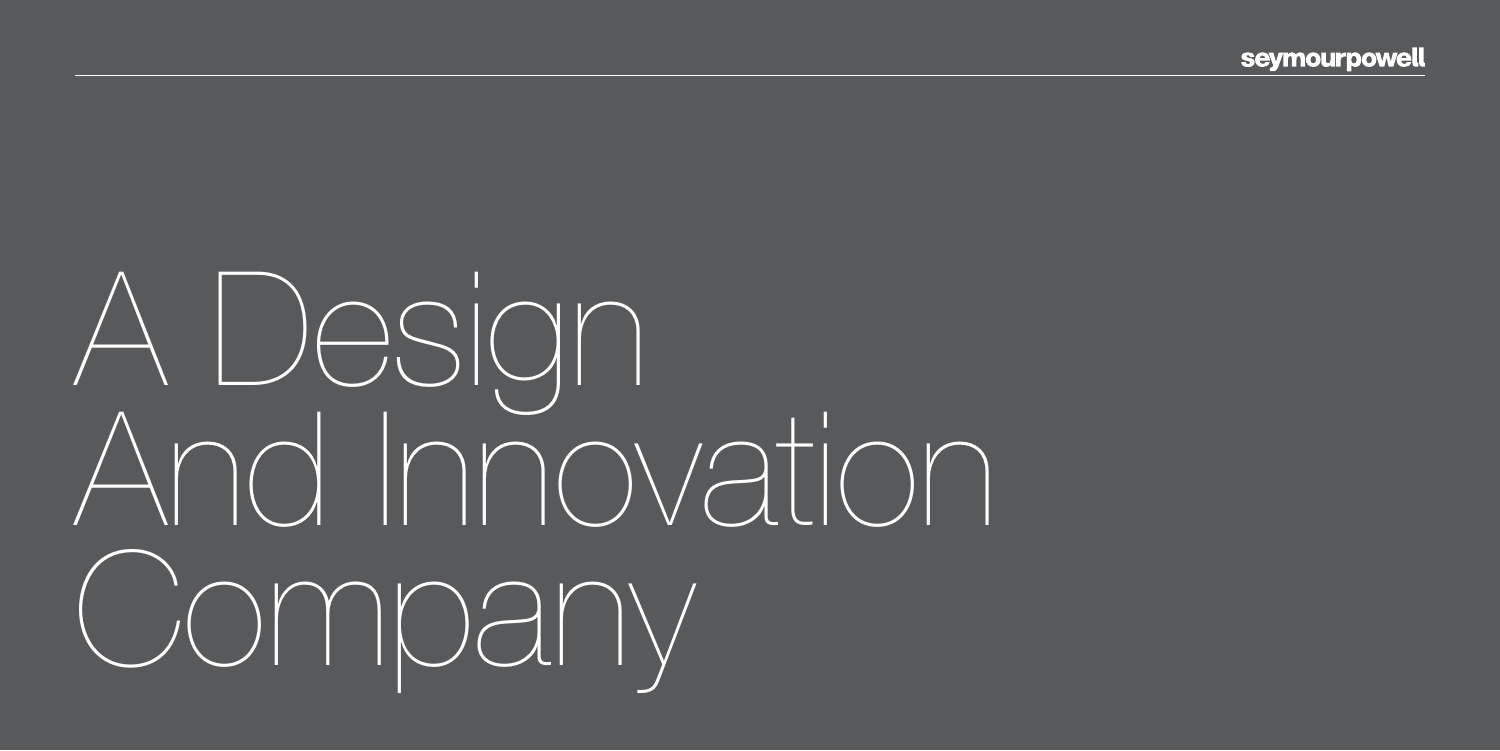We have a unique holistic approach to design and innovation, which combines in-depth experience and up to date intelligence about people, markets and businesses.

We have the ability to forecast and interpret the vital implications of behaviours and to work out future scenarios to give our clients the confidence and reassurance that they are making the right decisions.

We are skilled in exploiting ideas that create real value and always strive to move clients forward creatively.

We are not just visionary thinkers, but future 'doers'.

Everyone will talk about their unique approach and their TM process revealing deeper insights. We have a rigorous and creative approach but that's not really important, there's people who *talk* about innovation and development and then there's people who do it, deliver it and help clients profit from it. There's not many people who fall into the latter category, we are one of them.

We are ultimately about making things better: better for people, better for business and better for the world.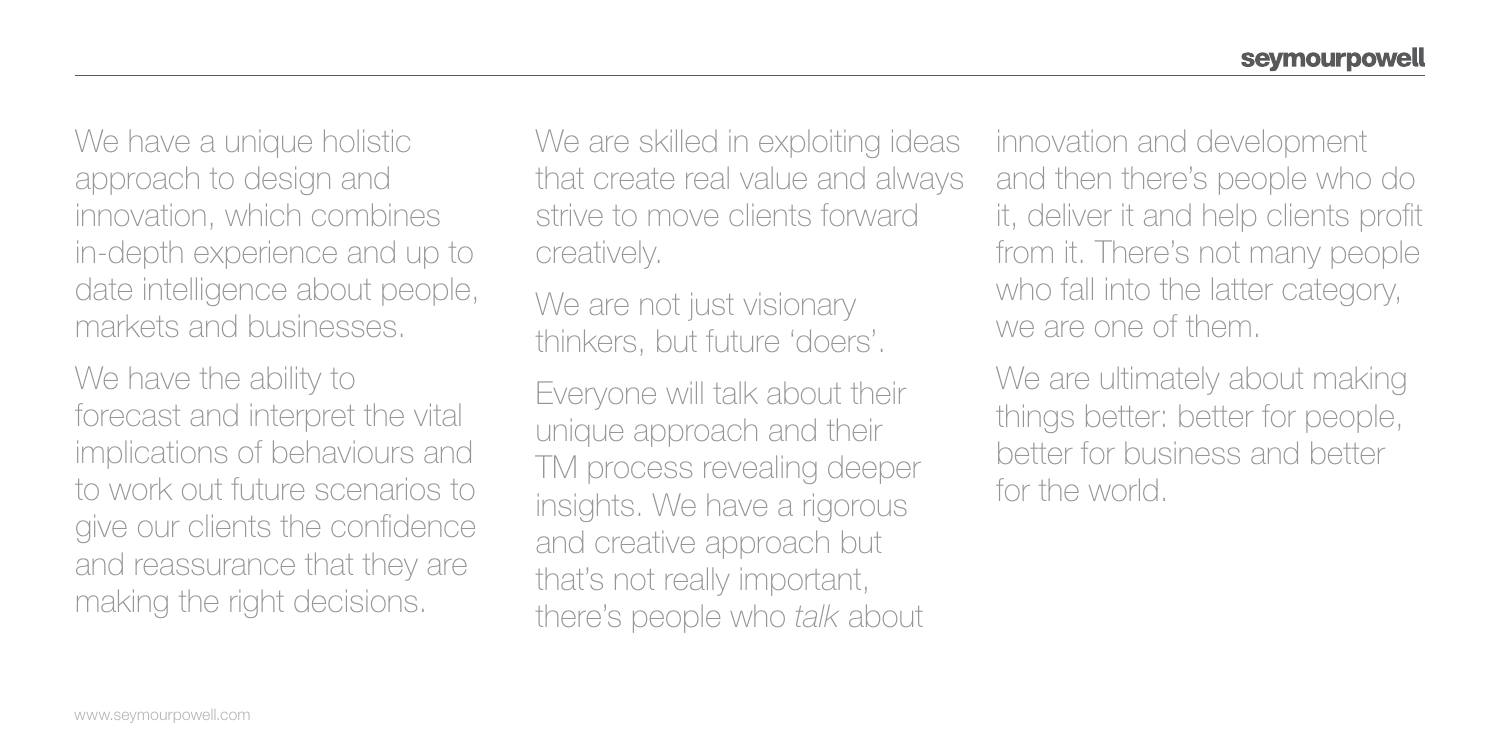## Design Innovation, Transport Design 3D Structural Design 2D Graphic Design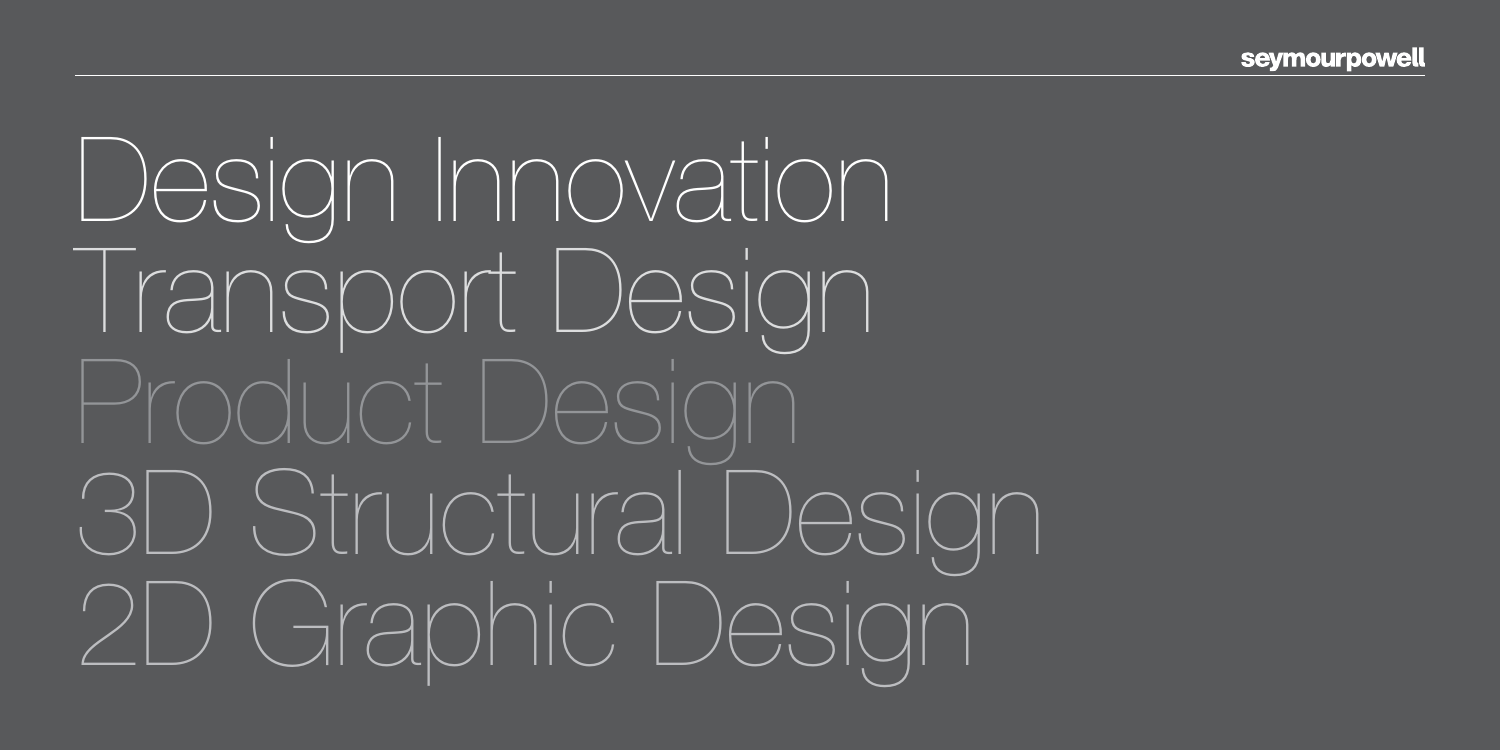### What We Do

We work with clients and share our ability to forecast and interpret the vital implications of human behaviour.

#### **INSIGHT STRATEGY DESIGN**

We work out possible scenarios to give our clients the confidence and reassurance they are making the right decision.

We are ultimately about making things better: better for people, better for business and better for the world.

| <b>FORENSICS</b>               | <b>FORESIGHT</b>             | <b>PLANNING</b>            | <b>STRATEGY</b>          | CONCEPT + DESIGN          | <b>DELIVERY</b>            |
|--------------------------------|------------------------------|----------------------------|--------------------------|---------------------------|----------------------------|
| <b>Business Forensics</b>      | <b>Ethnographic Studies</b>  | Scenario Planning          | <b>Business Strategy</b> | Ergonomics and Styling    | Interactive Animation      |
| <b>Design Forensics</b>        | Observation Labs             | Commercial Planning        | <b>Brand Strategy</b>    | <b>Concept Generating</b> | Supply Chain and Logistics |
| <b>Technical Forensics</b>     | Trend & Category Mapping     | <b>Financial Modelling</b> | Portfolio Strategy       | Design Development        | Manufacturing Management   |
| <b>Manufacturing Forensics</b> | <b>Consumer Segmentation</b> | Market Intelligence        | <b>Design Strategy</b>   | Prototype and Modeling    |                            |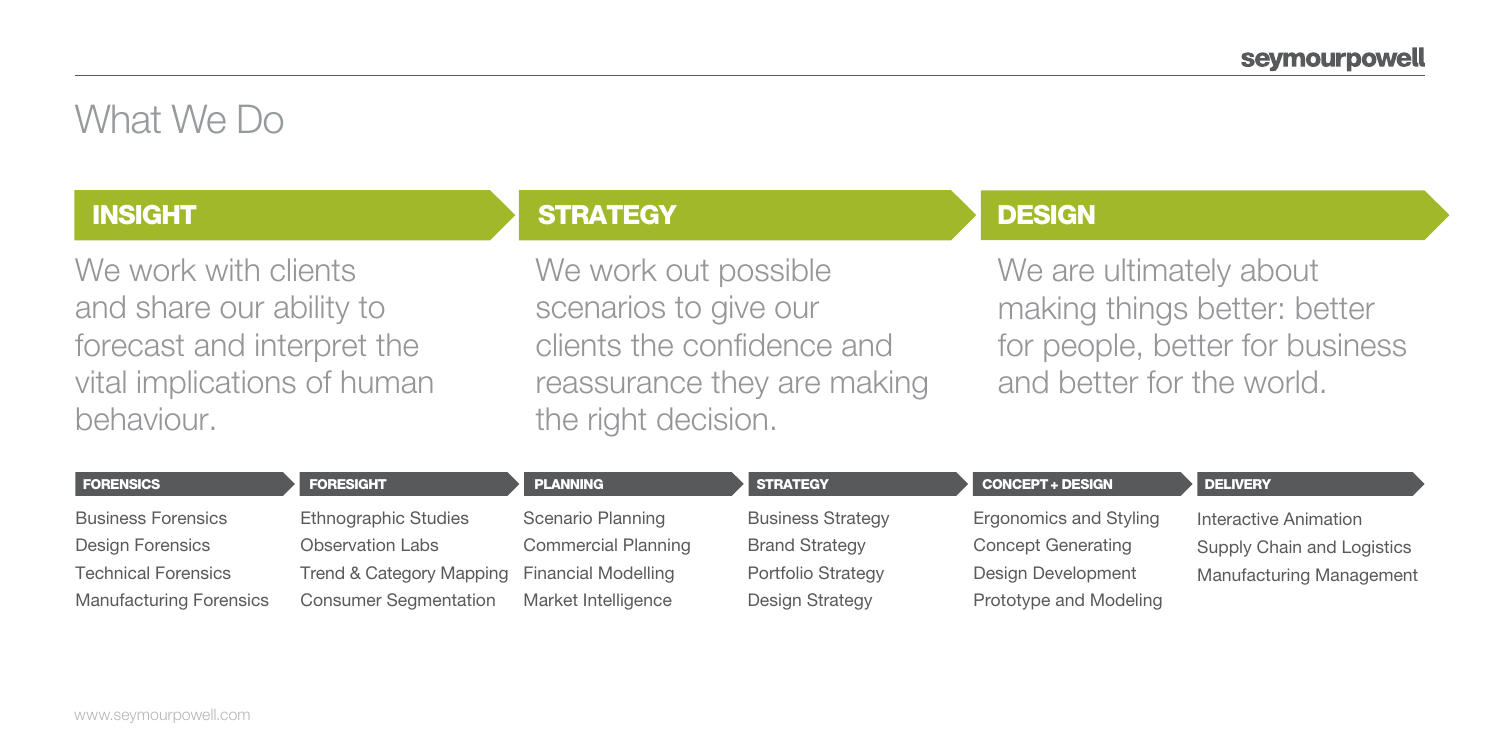# Optimistic Futurism

We can do almost anything we can imagine now, if we put our minds to it.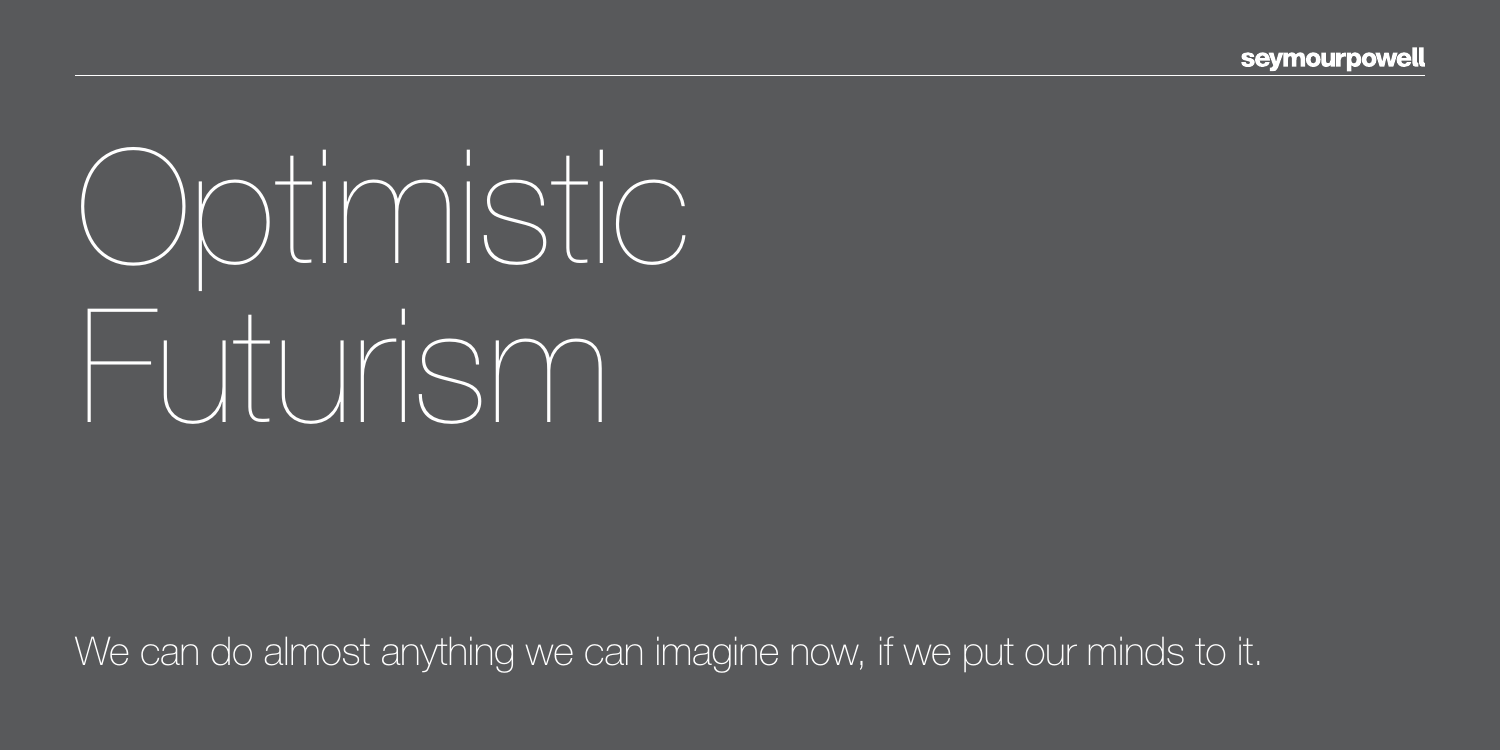So now it's no longer down to what we can do – it's about what we should do. And that takes more than just imagination, it takes wisdom.

History tells us that before great business can happen, it first has to be a Mission. And a Mission starts with a Dream. As designers, we potentially hold enormous power. And with it comes responsibility.

We wield it imaginatively, wisely and optimistically.

The secret of the 'next big thing' isn't lurking inside the 'consumers' head, waiting to be liberated by some wellpaid focus group. It's inside the heads of the dreamers, the futurists, the Utopians.

And sometimes we get despondent and knocked-back by the beancounters who tell us we're wrong and that the 'consumer' is always right. Or by the supply chain who say it can't be done. Or by the MD who can't see further than his

own Excel spreadsheet. But the difference is that we're the ones with the imagination to see beyond what things are, which is why we applied for art college in the first place, rather than accountancy or law.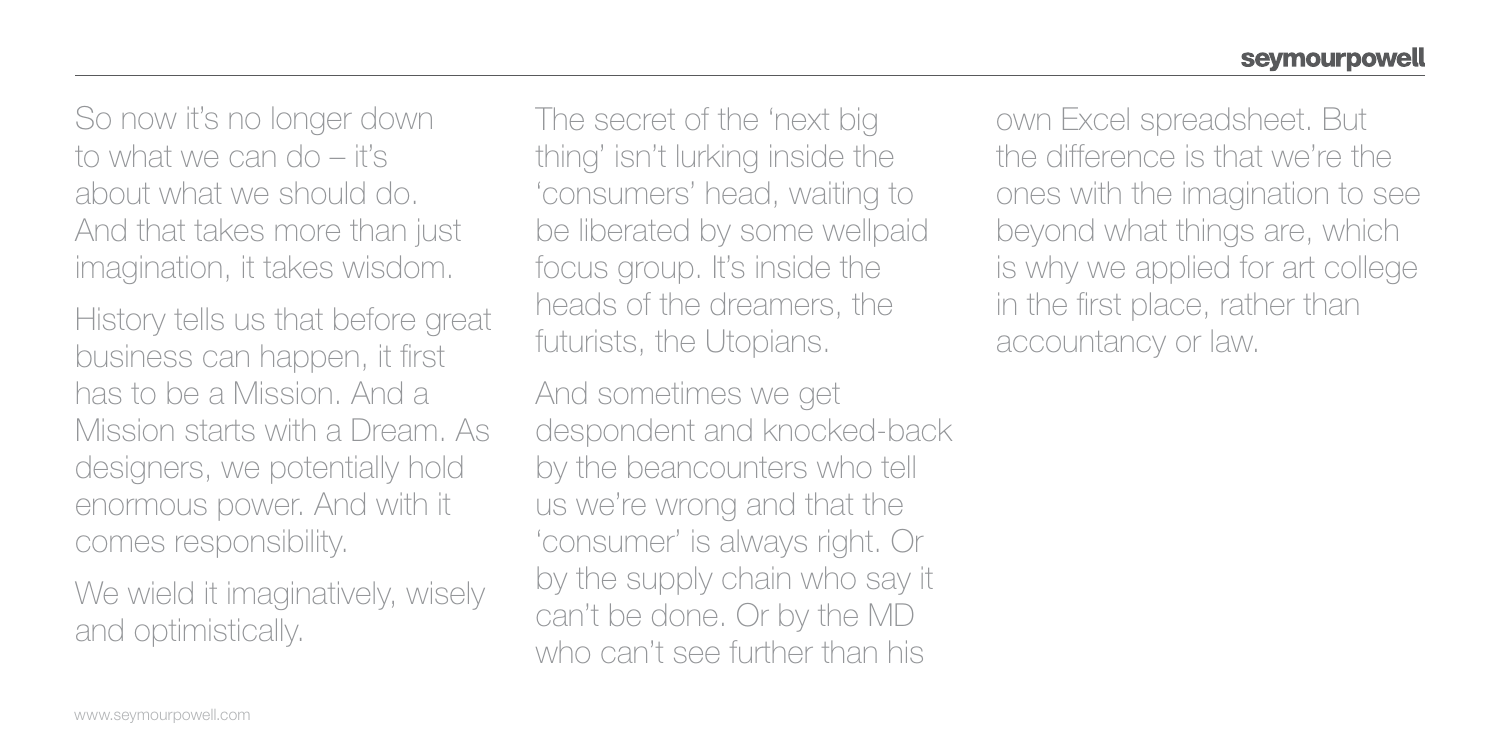#### VIRGIN GALACTIC 'A NEW ERA IN THE HISTORY OF MANKIND.'

#### seymourpowell

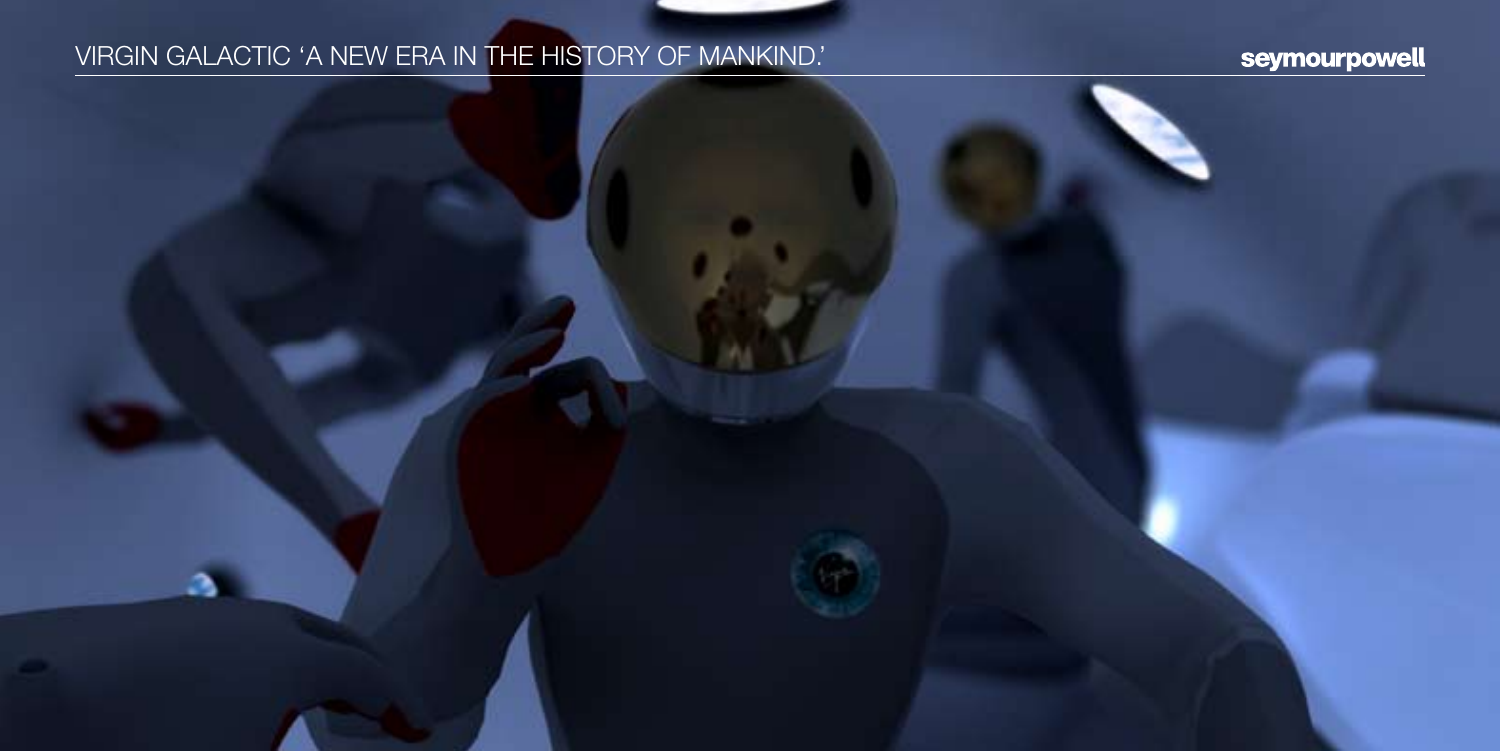#### VIRGIN GALACTIC

The interior of the Virgin Galactic Spaceship, designed by Seymourpowell, ensures the most exhilarating zero gravity experience possible for the touristastronauts, so that the seats allow maximum space for the astronauts to float around in when they 'submarine' and release the astronauts at the critical moment.

There are also fifteen windows in total in the craft, including floor windows for the best possible views of the earth (with metal frames to hold onto when the astronauts float around the cabin).

The journey onboard the Virgin Galactic will begin on a runway (rather than a launch pad, as with a conventional rocket). The craft will be carried underneath a mother ship

to almost 10 miles above sea level, before the countdown begins and the craft is released from the mother ship, accelerating passengers at 4G to a speed faster than a bullet. The spaceship will come back into the earth's atmosphere in a shuttlecock formation with unique 'feathering' wings and, at around 50,000 feet, will return to a glider-like configuration for the spaceport landing.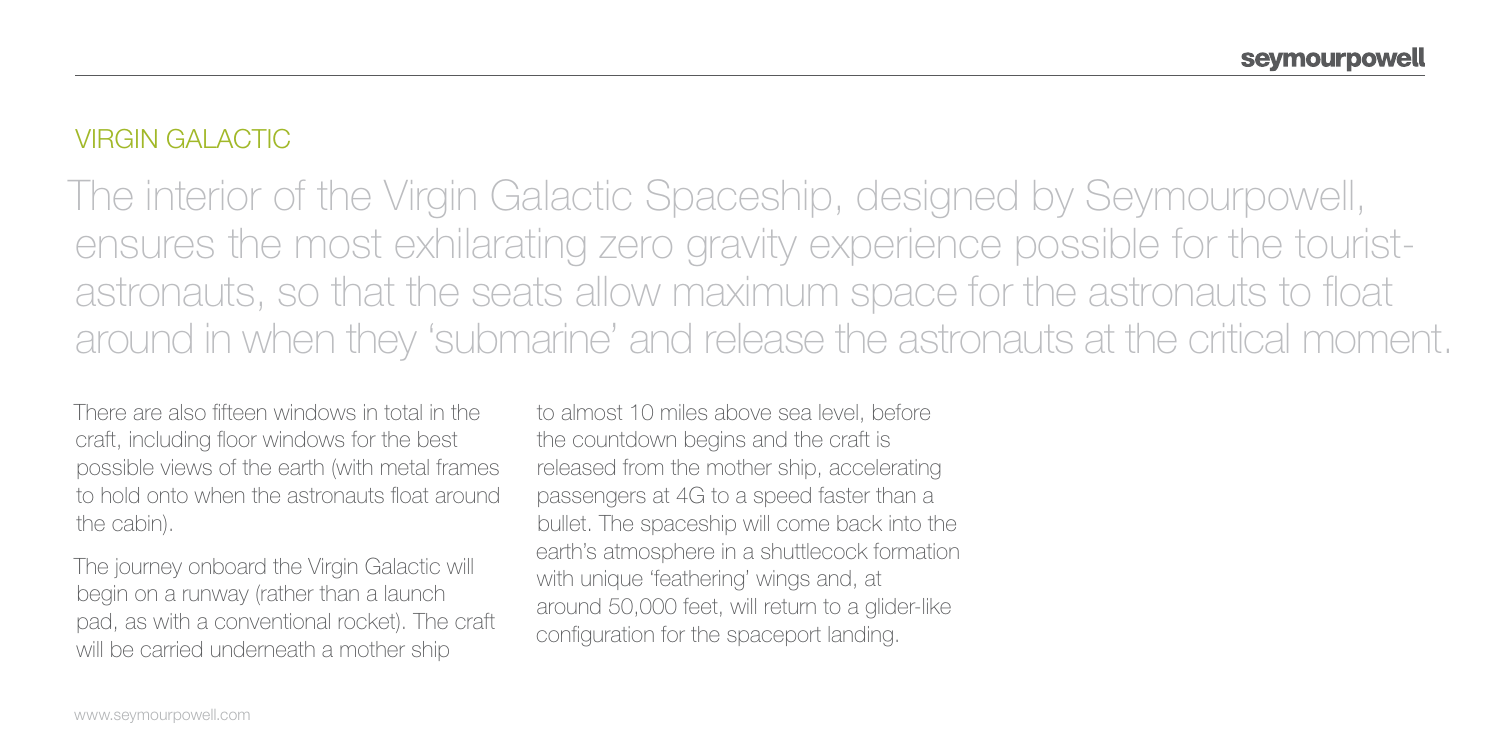#### AIRCRUISE 'A CLIPPER IN THE CLOUDS...'

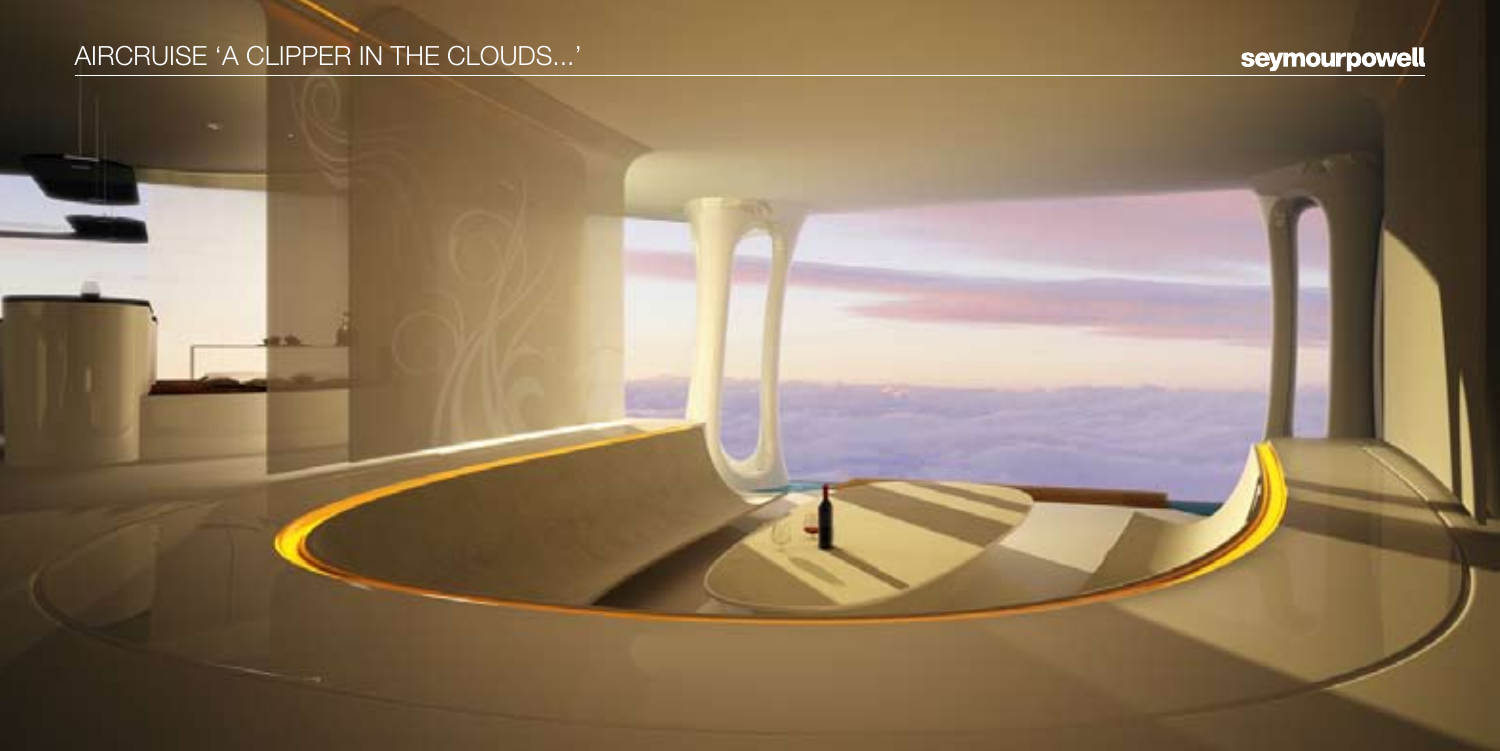#### **AIRCRUISE**

A giant, vertical zeppelin, lifted and powered by hydrogen and carrying travellers serenely amongst the clouds, is the latest visionary transportation concept from design consultancy Seymourpowell.

Already well-established in transport design through its large-scale projects for Midland Mainline and Bell Helicopters, Seymourpowell is also the group behind the world's first hydrogen fuel cell bike, ENV, developed for Intelligent Energy. And like ENV, Aircruise is another example of the group's method of working back from the future – conceiving ideas for products, behaviours and desires that could be and developing them here and now.

The airship's unique vertical structure is akin to a hotel in the sky, with the low passenger density and huge internal spaces offering room for living, dining and relaxing, as well as scope for dramatic and inspirational public spaces. The latest design concepts include a bar/lounge zone, four duplex apartments, a penthouse and five smaller apartments.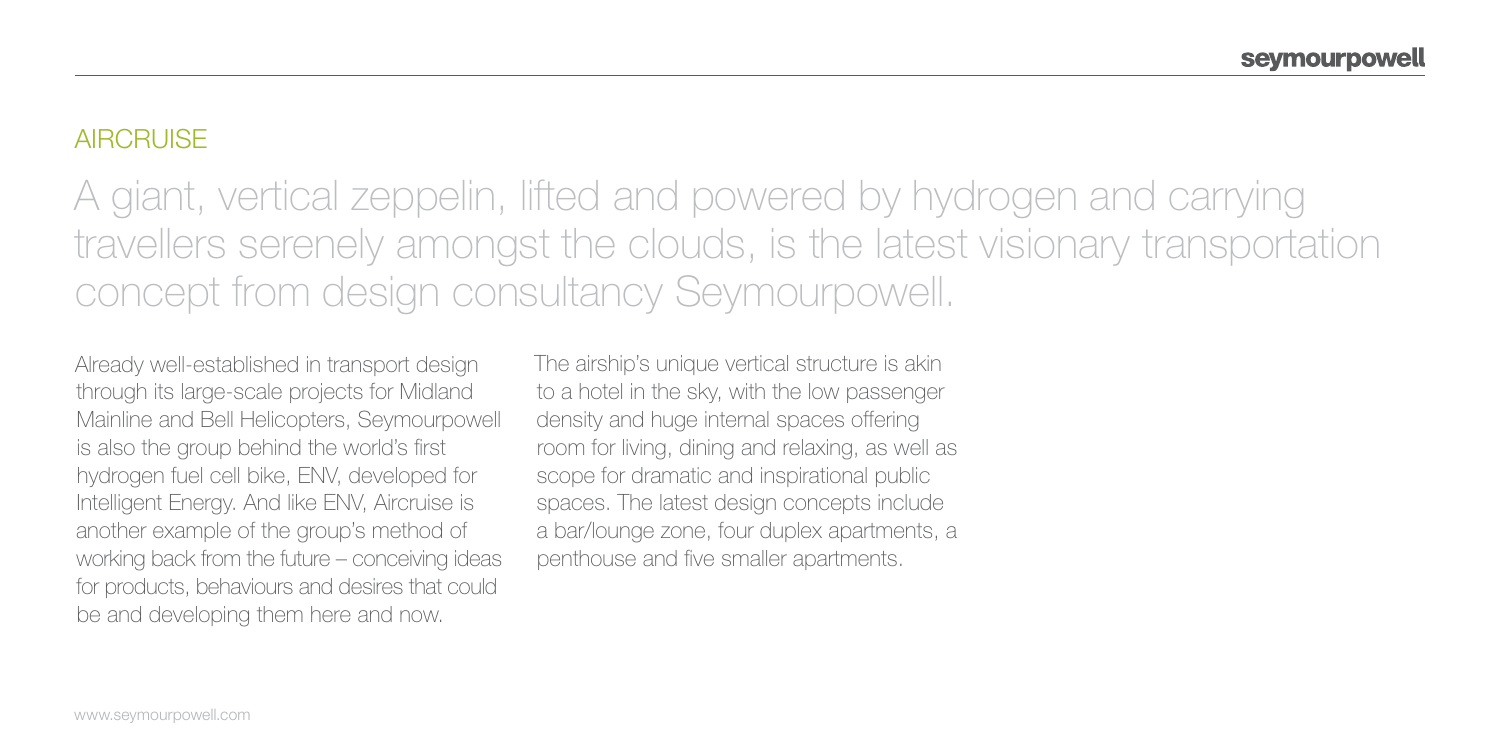The developed world moves ever faster. Global communication is near-instantaneous, entertainment is delivered 'on-demand' and swift, cheap air travel has rendered the far-flung and exotic readily accessible. The future, it seems, compresses both time and space.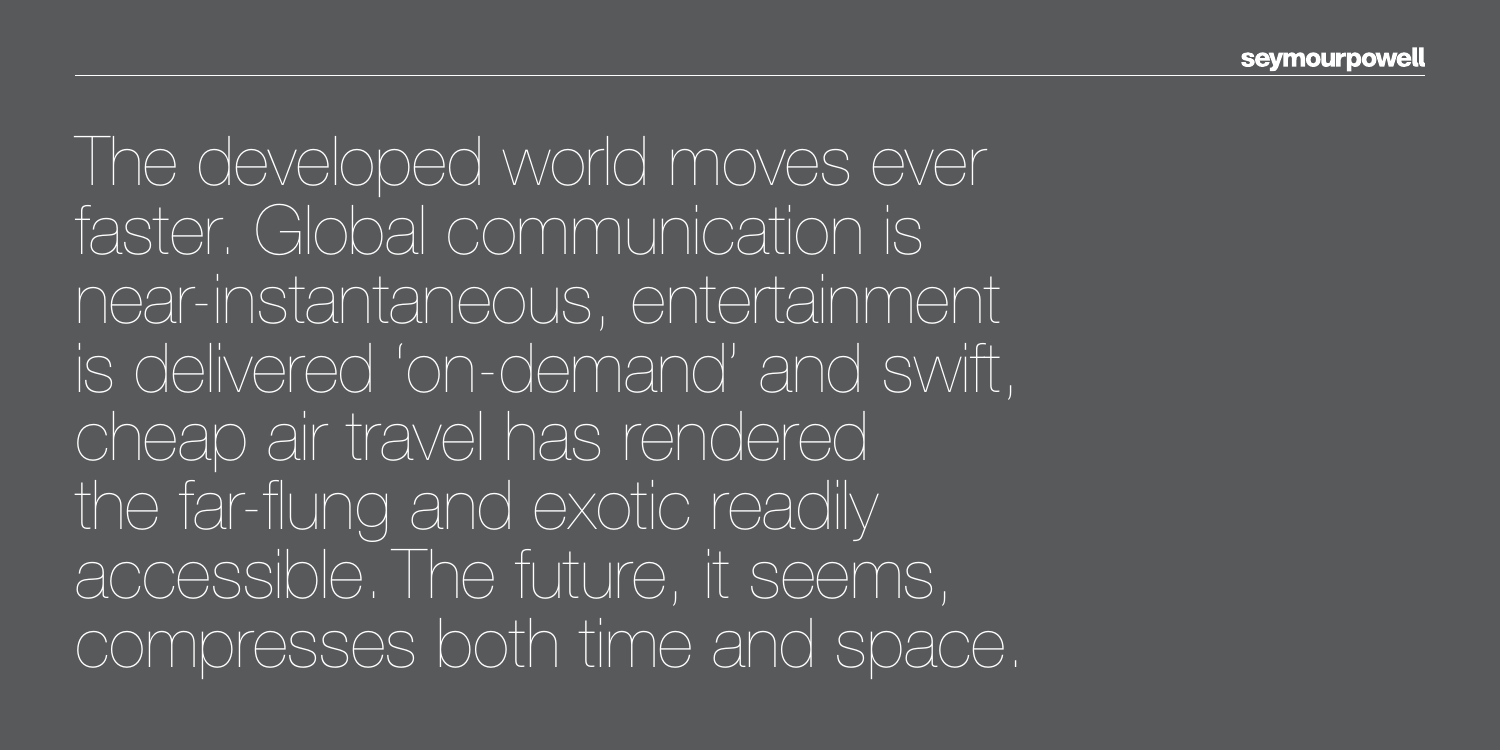Seymourpowell's Aircruise is an alternative take on the future, predicated perhaps on the notion that 'slow is the new fast'. It questions whether the future of upper class travel should be based around space-constrained metal tubes powered by resource-hungry, polluting jet engines. A more serene transport experience will appeal to people looking

for a more reflective journey, where the experience of travel itself is more important than getting quickly from origin to destination.

In fact, when considering ideas of the future, the paradigm is almost always one of 'smaller and faster'; it is hard to imagine an innovation for which the description 'larger and slower'

could be seen as a selling point. Yet that is precisely what defines Seymourpowell's grand, romantic, futuristic vision of luxury travel, the Aircruise – a giant, elegant and dignified airship offering passengers not a frenetic, supersonic zip from city A to city B, but a gentle cruise amongst the clouds, gliding over beauty spots of the world.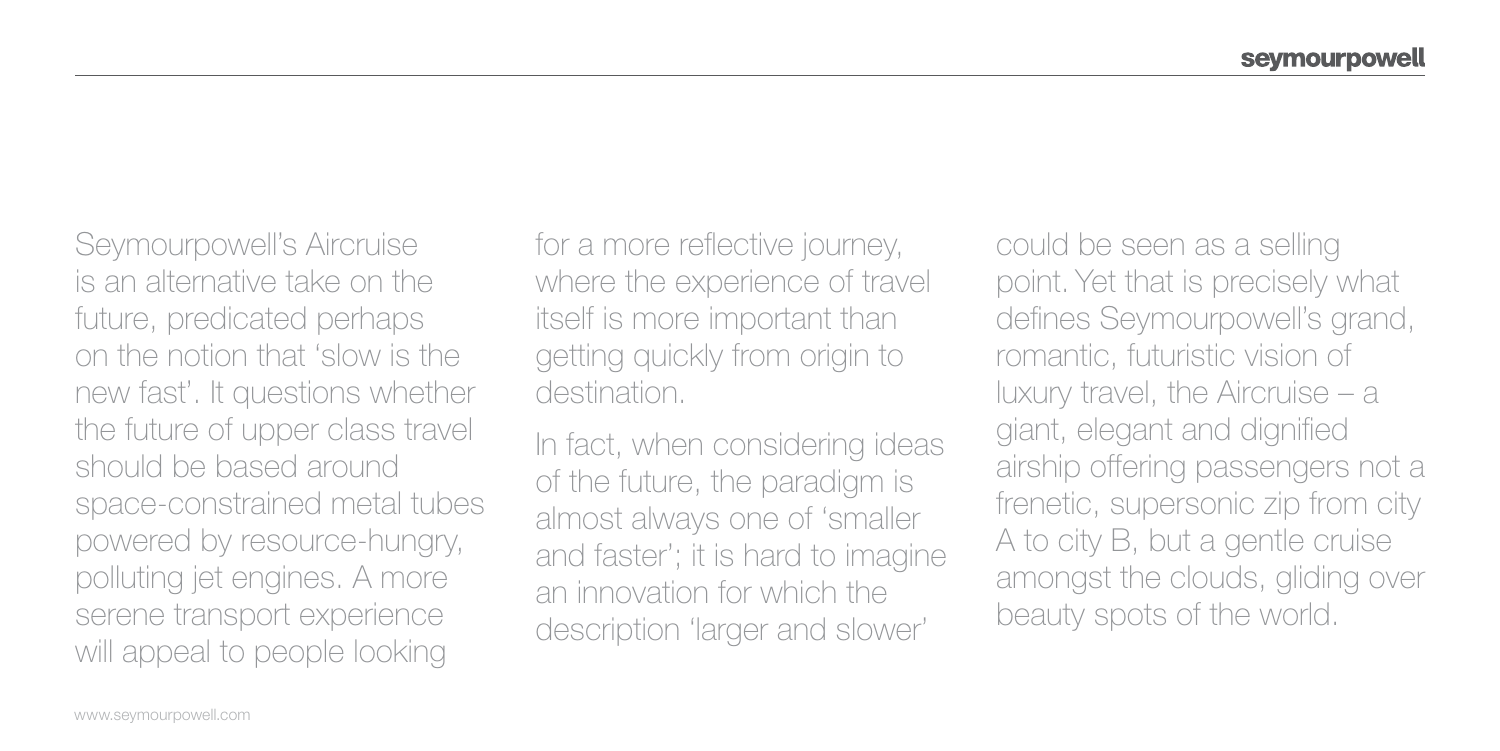#### ERA CONSORTIUM: HIGH SPEED INTERCITY

∍

#### seymourpowell

 $rac{N}{(1-\epsilon)}$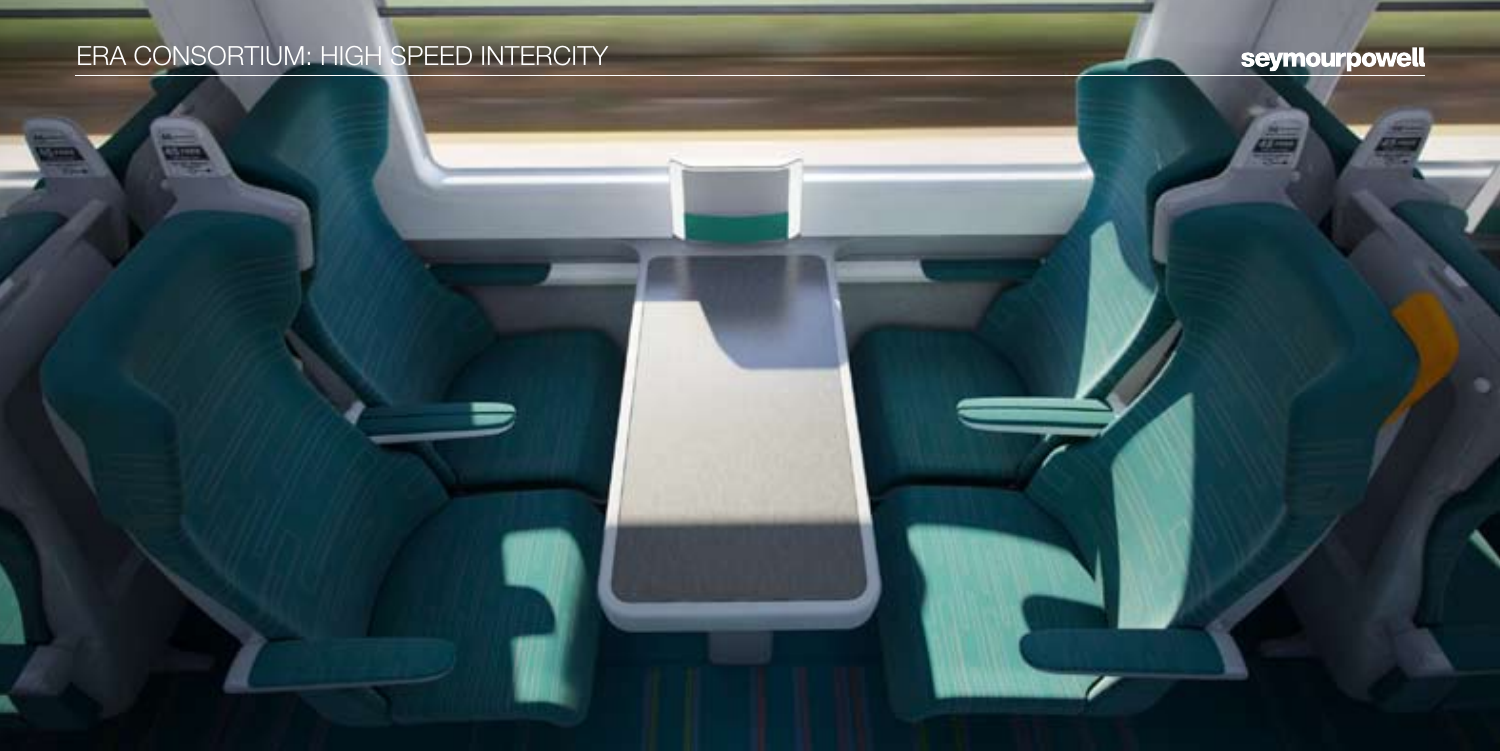#### ERA CONSORTIUM

Seymourpowell were design consultants for the ERA consortium's bid to win the Intercity express programme. The consortium consisted of Bombardier, Siemens, Angel Trains and Babcock and Brown. The bid was to design all new high speed trains for the British network, replacing the aging HST fleet.

Seymourpowell provided the concept design and development of all aspects of the new vehicles, including exterior design and livery options as well as the drivers cab, environment and desk system. The designs considered Intercity, interurban and commuter variants using modular furnishings.

Seymourpowell delivered 3D CAD models of all areas together with full CMF schedule of

finishes for 3 colour schemes, both standard and first class. Similarly, Seymourpowell designed the all new bar and retail concept, and new toilet designs.

The final output involved producing super real animations, of both exterior and interior of the vehicles. Using specially created HDRI environments our digital team were able to show the vehicles operating on their

proposed route and station environments. Motion tracking software was used on the interior shots to show the environment from a realistic passenger viewpoint.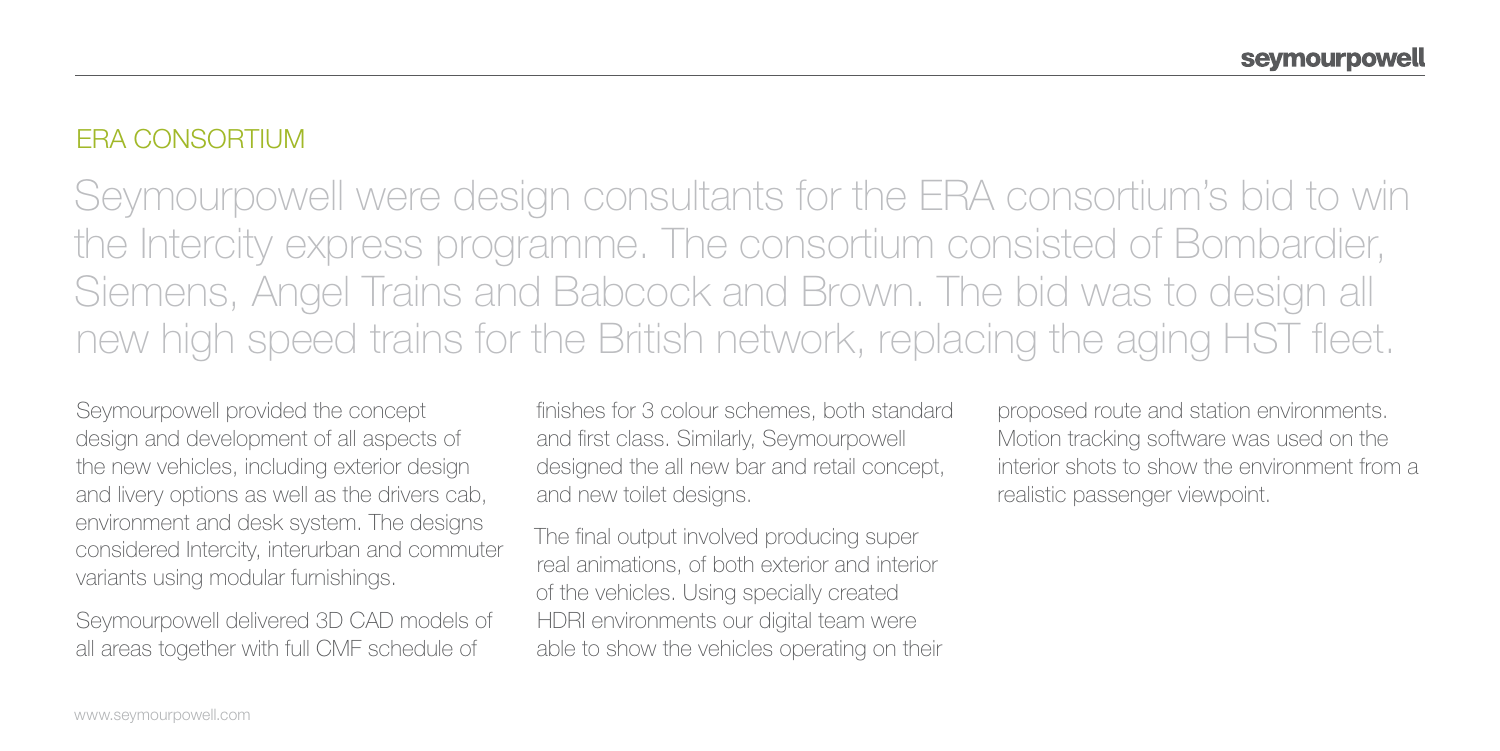#### LUFTHANSA: SOLUTION U

 $\mathbf{I}$ 

11144111

seymourpowell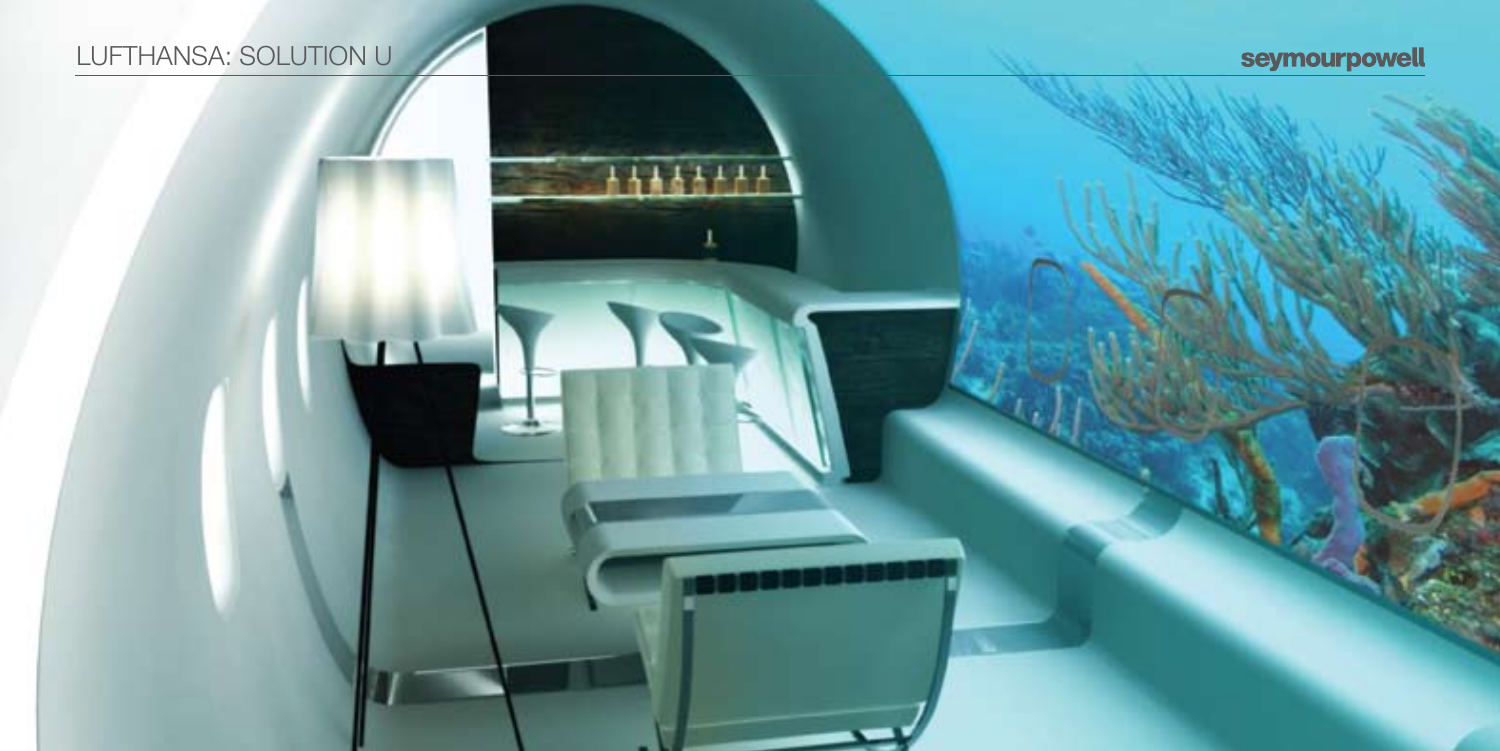#### LUFTHANSA

Seymourpowell completed a multi-media communications project for Lufthansa Technik, aimed at communicating a whole new approach to creating bespoke aircraft interiors for the luxury market.

Lufthansa Technik decided to innovate and differentiate, together with Seymourpowell, to create a new way of approaching bespoke interiors.

Solution U combines engineering and creative design in an intelligent way: a fully-integrated process with every aspect of customer modification projects developed in unison. The emotional, visual and style aspects are developed with constant reference to engineering requirements and

opportunities. At every design stage the complex realities of operations, systems, weights and certification was checked, successfully fusing aeronautical and emotional engineering.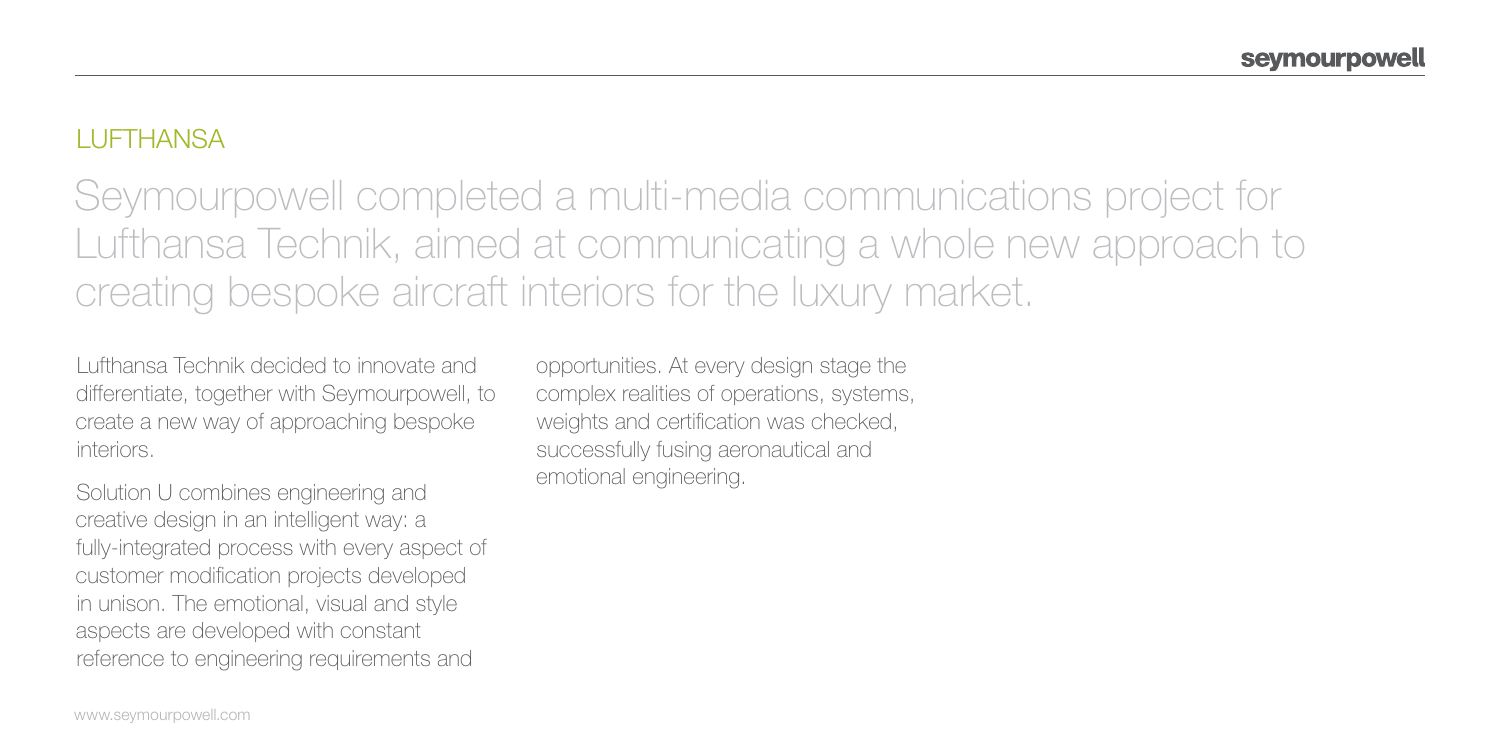#### THE WORLD'S FIRST PURPOSE DESIGNED FUEL CELL MOTORBIKE

seymourpowell

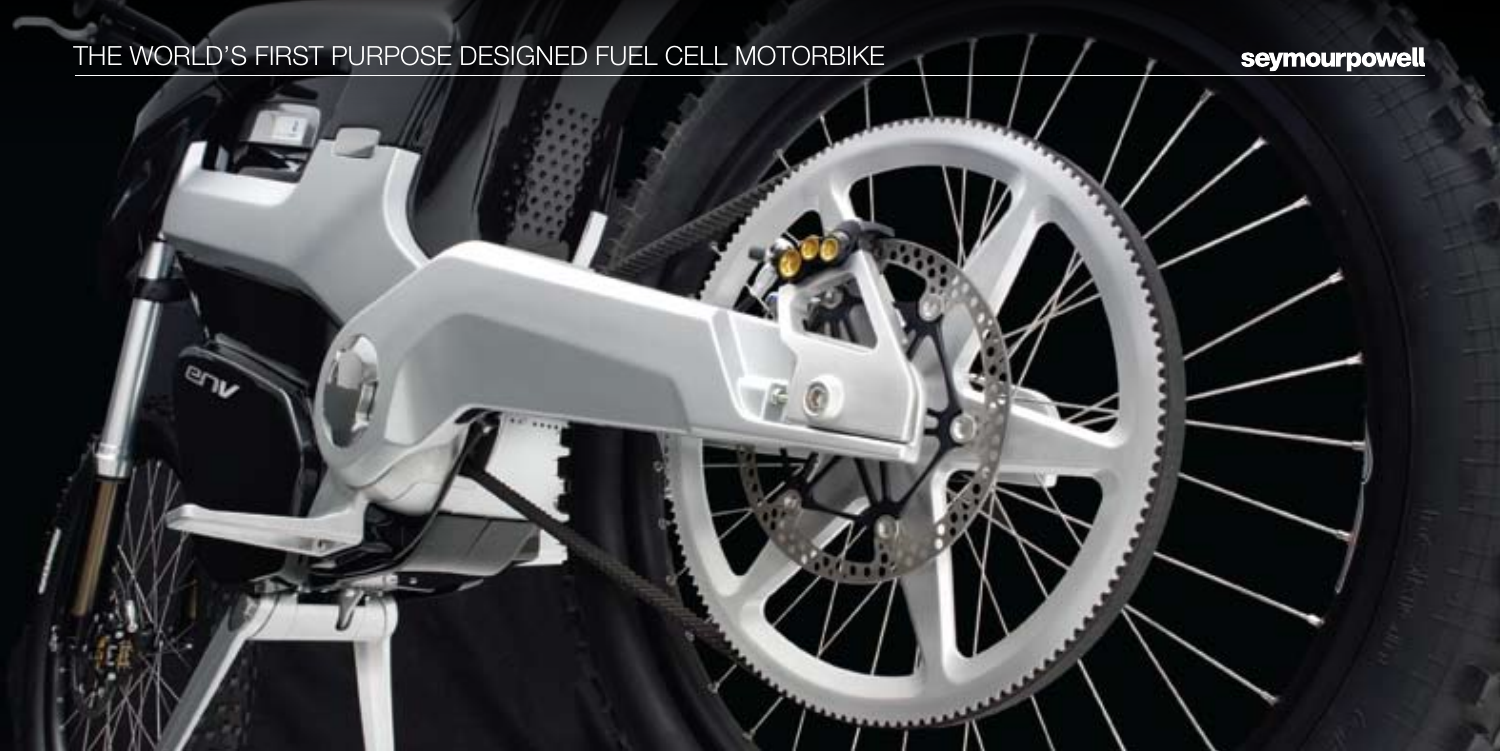#### INTELLIGENT ENERGY ENV BIKE

International power systems company Intelligent Energy had world-class hydrogen fuel cell technology, but the world was slow to grasp its potential. The technology needed a compelling application to engage mass-market customers globally, and to embody their technology in a real product.

Seymourpowell's solution was ENV: the world's first purpose-built hydrogen fuel cell motorcycle. Almost silent, sleekly elegant and emitting only pure water vapour, the new machine delivered a whole new paradigm in consumer transportation.

It is based around the 'Core', which is completely detachable from the bike – a radically compact and efficient fuel cell, capable of powering anything from a motorbike to a small domestic property. The concept was designed, engineered and built, from the ground up, by our team.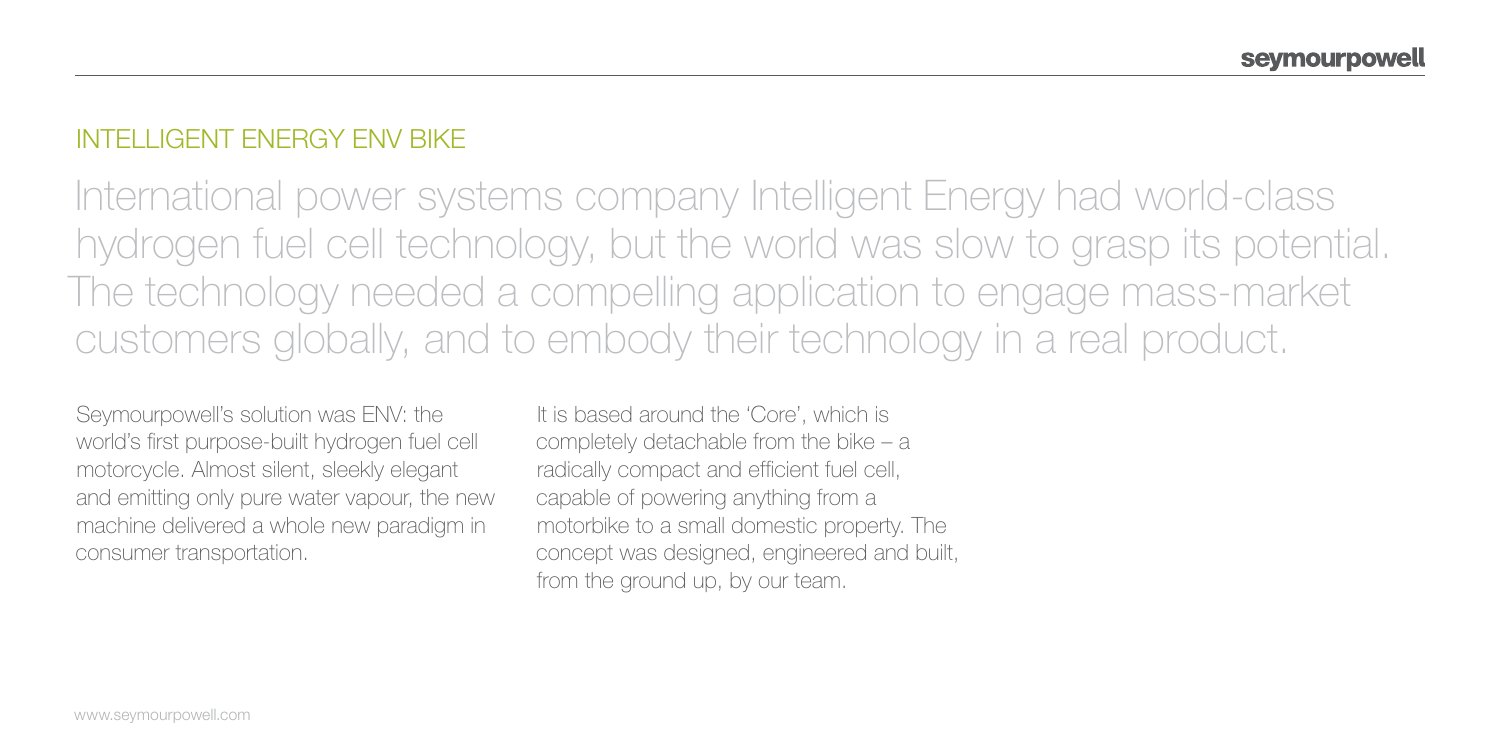#### RICHARD SEYMOUR

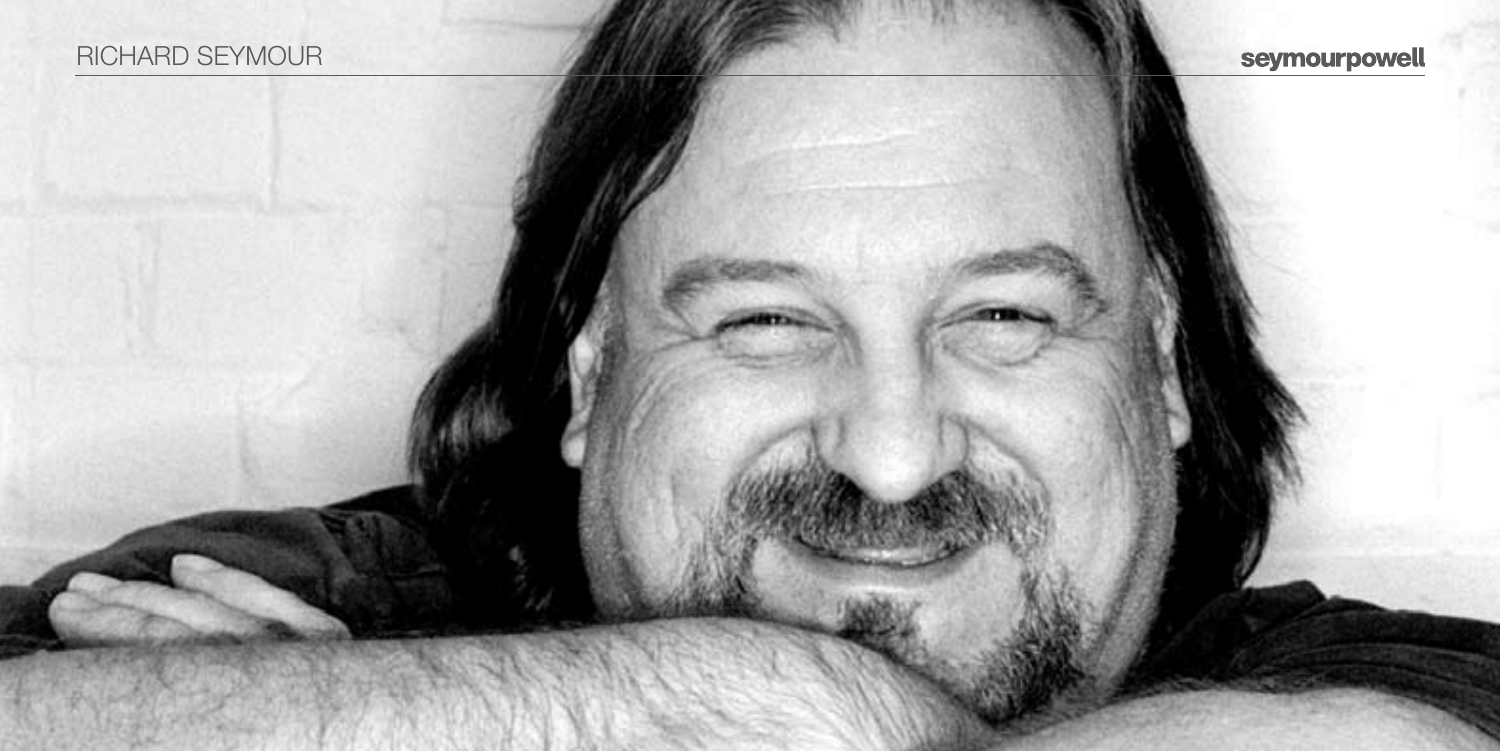#### Richard Seymour

#### Director

As one of Britain's best-known and most accomplished designers, Richard Seymour has a career spanning more than 30 years and a huge range of creative disciplines. In this time he has become a global champion for design, picking up numerous awards along the way, including the D&AD President's Award for Outstanding Contribution to Design.

Initially trained as a graphic designer and illustrator, Richard moved through advertising

and film production design before launching Seymourpowell with Dick Powell in 1984. Richard is now also consultant global creative director of design to Unilever's Dove, Axe (Lynx) and Vaseline brands, a trustee of the Design Museum in London and a past president of D&AD.

When he isn't designing them (or falling off them), Richard enjoys riding motorcycles. He's also a cellist and a keen supporter of Early English Music.

Richard holds an Honorary Doctorate from the College for Creative Studies in Detroit, an Honorary Masters from the Surrey Institute and is also a senior fellow of the Royal College of Art.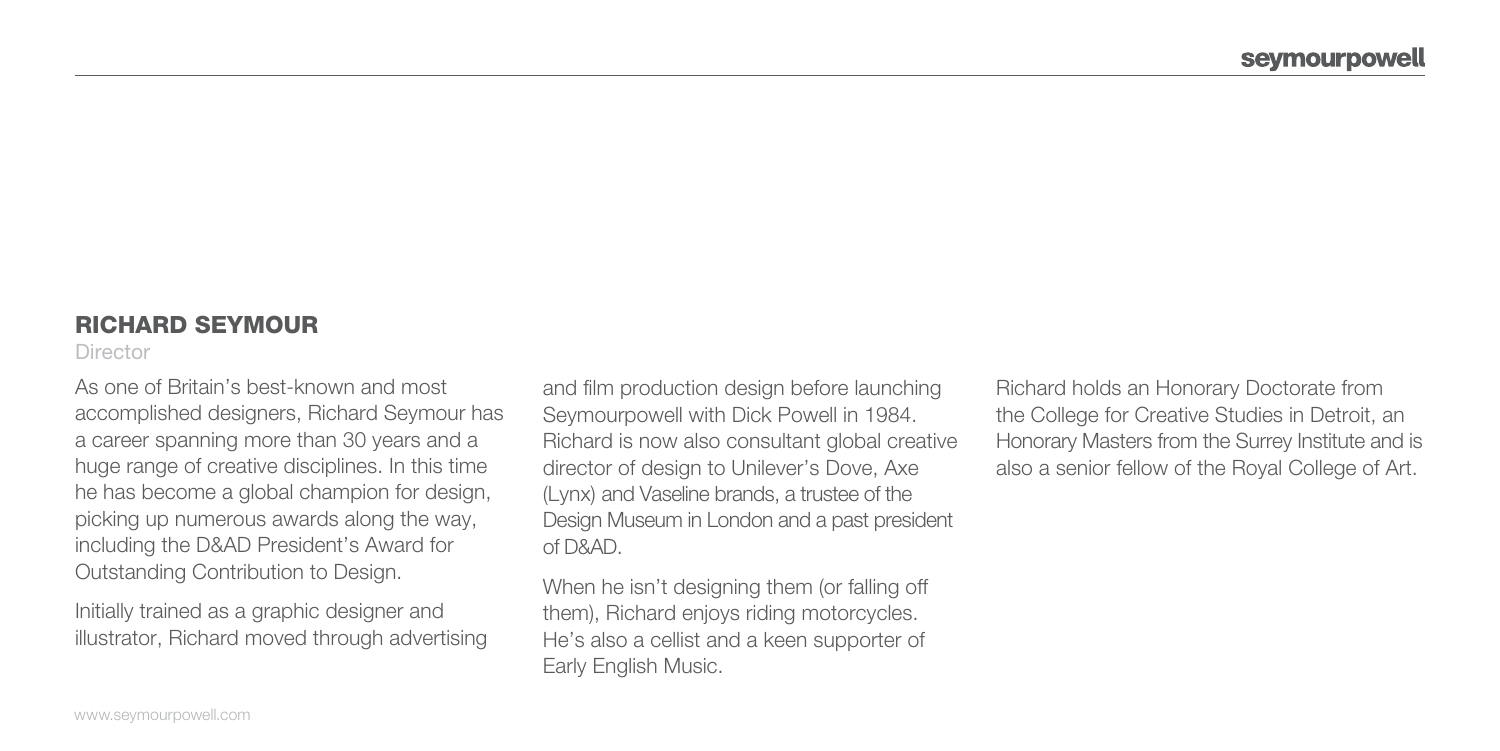#### NICK TALBOT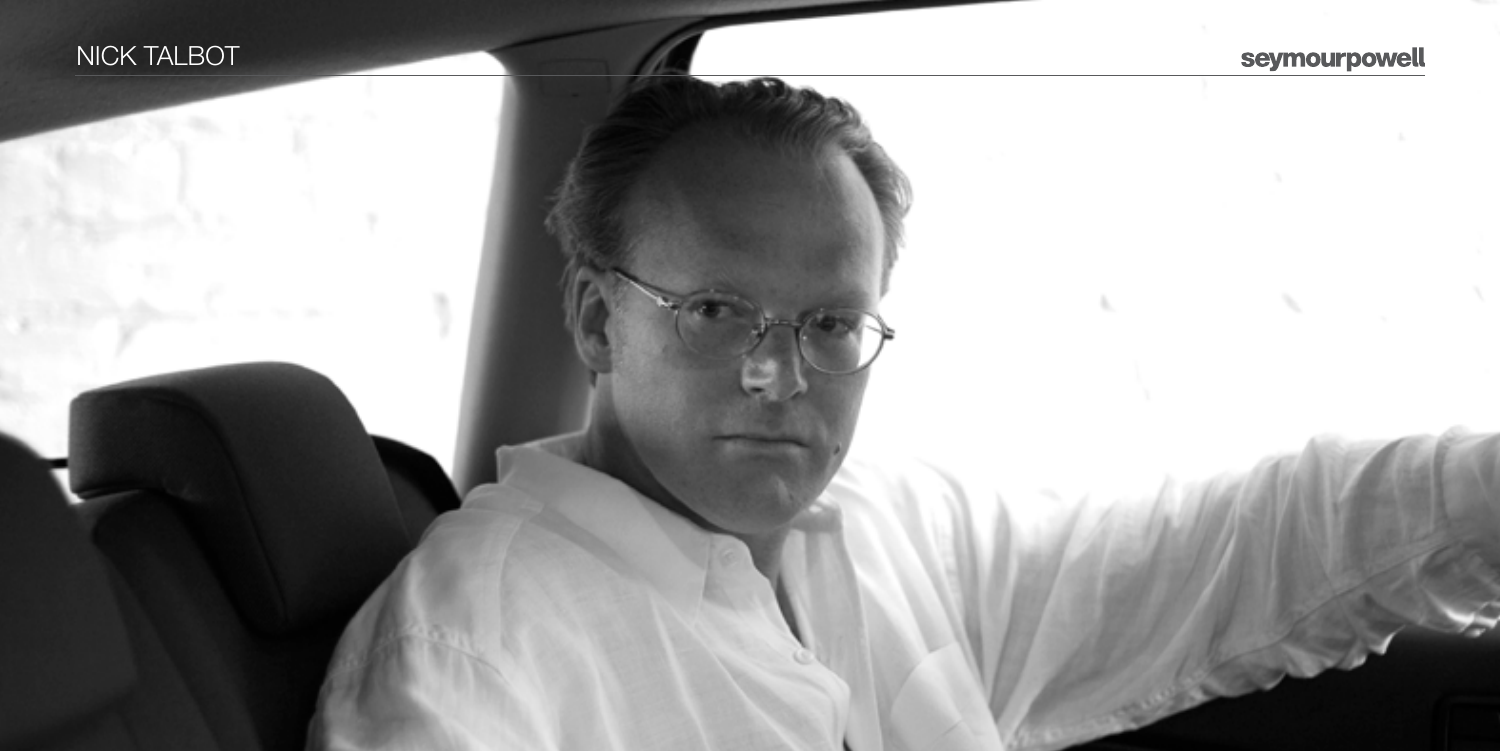#### **NICK TAI ROT**

#### Design Director

Since joining Seymourpowell in 1994, Nick has developed our presence in transportation design, notably heading up the largest industrial design project we have ever undertaken – the £3m interior and exterior development of Midland Mainline / Bombardier's Meridian class 222 trains. On a more stellar note, he also worked on the interiors of the world's first private spaceship, to be launched by Virgin Galactic.

Nick became a director at the group in 1999 and has been responsible for other major projects with clients such as Jaguar, Ford, Honda, Bell Helicopters, British Airways, Virgin Atlantic and Lufthansa Technik.

Most recently, Nick has been involved in the ENV project which created the world's first hydrogen-fuelled motorcycle.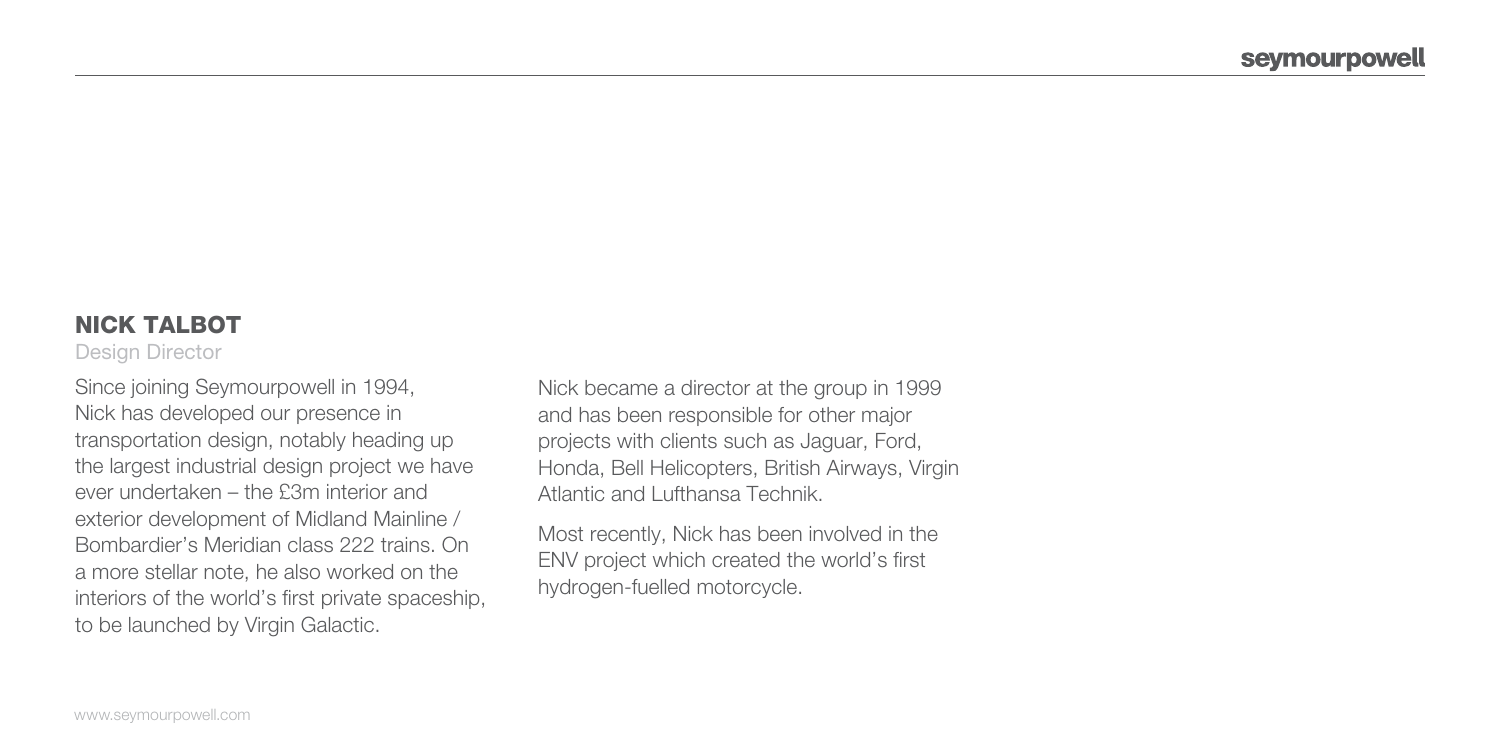### Contact us

#### SEYMOURPOWELL LTD

327 Lillie Road London, SW6 7NR United Kingdom

T +44 (0) 20 7381 6433 F +44 (0) 20 7381 9081

www.seymourpowell.com saskia.frewer@seymourpowell.com